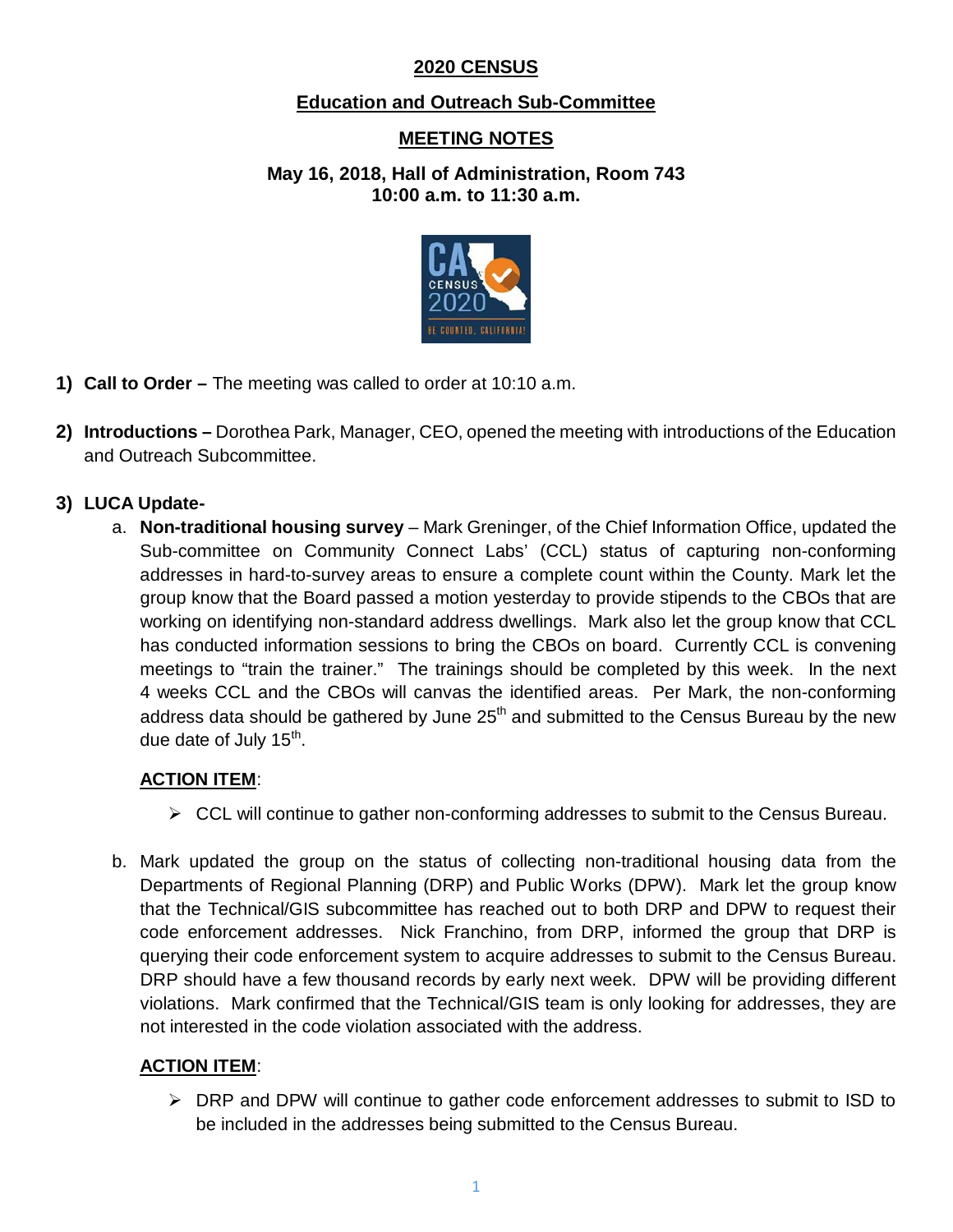c. Mark provided the group with a status update on Survey 1,2,3 efforts by cities. Survey 1,2,3 is a web-based survey that will enable city employees to include Non-Standard Address Dwelling Units as part of the 2020 Census. Mark informed the group that letters went out to all 87 cities to recommend that they participate in Survey 1,2,3. The addresses are protected under Title 13 and will be used solely for the Census. Mark reported that it is estimated that each address will generate \$6,000 per year in federal government funding.

### **4) WordPress and SharePoint site update**

a. Mark informed the group that WordPress should be ready for release by the end of May 2018. When the site is released, all Committee and subcommittee members, as well as the public, will have access to the site.

## **ACTION ITEM**:

- $\triangleright$  The CEO Census team will upload information to the WordPress site and post meetings to the calendar prior to the site's release.
- b. In addition to the WordPress site, the County plans to use a SharePoint site to maintain draft files, reports, rosters, master calendar and information related to the 2020 Census Planning Efforts. The SharePoint site should be ready for release by mid-June 2018. All Committee and subcommittee members, who are invited to join, will have access to the site. Once draft report documents are in final form they will be transferred to the WordPress site. Also, once both sites are released there will be training on how to use the websites.

### **ACTION ITEM**:

- CEO-ITS will complete the design of the SharePoint site to be used for sharing draft documents.
- $\triangleright$  The committee and sub-committee members will upload information to the site to be shared with all members of the SharePoint site.

## **5) 2020 Census - Citizenship Question Lawsuit**

a. Gina Eachus of County Counsel informed the group that the Board passed motions on 5/1/18 directing County Counsel to join the efforts of California Attorney General Xavier Becerra to join and/or file an amicus brief in support of the State of California in its defense of the lawsuit filed by the Department of Justice. The lawsuit filed against the State of California deals with the State defending AB 450-Immigrant Worker Protection Act, and AB 103-The State Budget Act of 2017, under the Public Safety trailer bill, and SB 54-California Values Act, to give protection to immigrant people who live in California.

## **ACTION ITEM**:

- $\triangleright$  County Counsel, with the assistance of outside counsel is joining the efforts by filing an amicus brief in support of the State of California's defense of the lawsuit filed by the Department of Justice.
- b. Gina Eachus informed the group that in December 2017 the US Department of Justice asked to include a citizenship question on the 2020 Census. Gina let the group know that it's been more than 50 years since such a question has been included on the Census short form. In 2018, the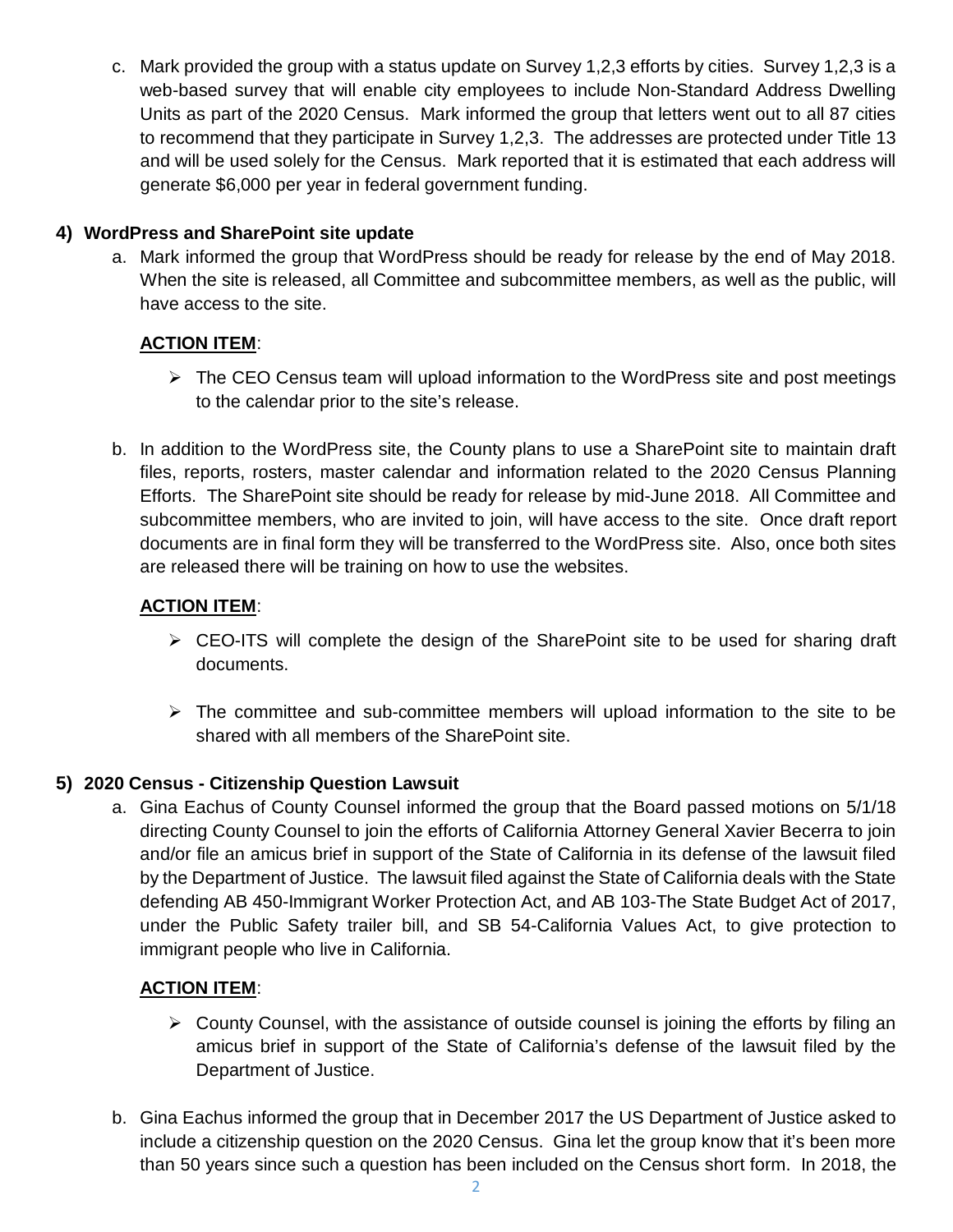Census Bureau received a letter from a number of cities and mayors indicating their opposition to including the citizenship question. Nevertheless, Secretary of Commerce, Wilbur Ross is including the citizenship question on the Census questionnaire

The Board passed a motion on 4/3/18 and on 5/1/18 directing County Counsel to join the efforts of the California Attorney General Xavier Becerra by signing on as a plaintiff in his lawsuit opposing the addition of a citizenship question to the 2020 U.S. Census. The decision to add the citizenship question was announced at the end of March 2018; and has not been tested. In support of his decision to add the citizenship inquiry, Secretary Ross indicated that there was no data to support that the addition of the citizenship question would lead to an undercount. Rhode Island (RI) is currently conducting a Census End-to-End Test.

Per Gina, as directed by the Board's motion, the County will file an amicus brief in support of the State of New York lawsuit filed against the DOJ challenging the addition of the citizenship question.

### **ACTION ITEM**:

- $\triangleright$  On May 4, 2018, County Counsel joined as co-plaintiff with the Attorney General in his lawsuit opposing the addition of the citizenship questions to the 2020 Census.
- c. On May 4, 2018 the State Attorney General Xavier Becerra, City Attorney Mike Feuer, Los Angeles City Mayor Eric Garcetti, Supervisor Hilda Solis, and Stockton Mayor Michael Tubbs held a press conference to discuss the importance of the Census and the impact that including a citizenship question may have on the response rate. The City of LA and County announced that they will be joining the State's lawsuit as plaintiffs against the Trump administration over its decision to add a citizenship question to the Census questionnaire in 2020.

## **6) Governor's May Revised Budget**

- a. Dorothea Park informed the group that the Governor's May Revised Budget, released on 5/11/18, had not changed with regards to the Census budget recommendation. The budget contains \$1 million statewide for the 1<sup>st</sup> year, and \$2 million for the 2<sup>nd</sup> year for Local Complete Count Committees.
- b. Dorothea informed the group that the County is requesting an \$8.7 million augmentation to the funding, and that figure may increase, to address outreach impacts related to adding the citizenship question to the Census. Dorothea will be testifying at the State on Tuesday, 5/22/18 on behalf of the County. All fiscal bills must be in by 5/25/18.

## **7) State Convenings in Los Angeles County**

The State will be hosting four Regional Readiness Assessment Convenings in Los Angeles County in June and August 2018. The State will run the 4-hour convenings and our County staff and Board offices will be invited. The State is targeting CBOs at the grass top level. The State has planned 24 convenings in California. The convenings in Sacramento and Fresno have already taken place.

- a. Convenings will be in venues located in the following areas on the noted dates:
	- 6/26/18 San Gabriel Valley, City of El Monte, Grace Black Auditorium
	- 6/27/18 San Fernando Valley, City of San Fernando, San Fernando High School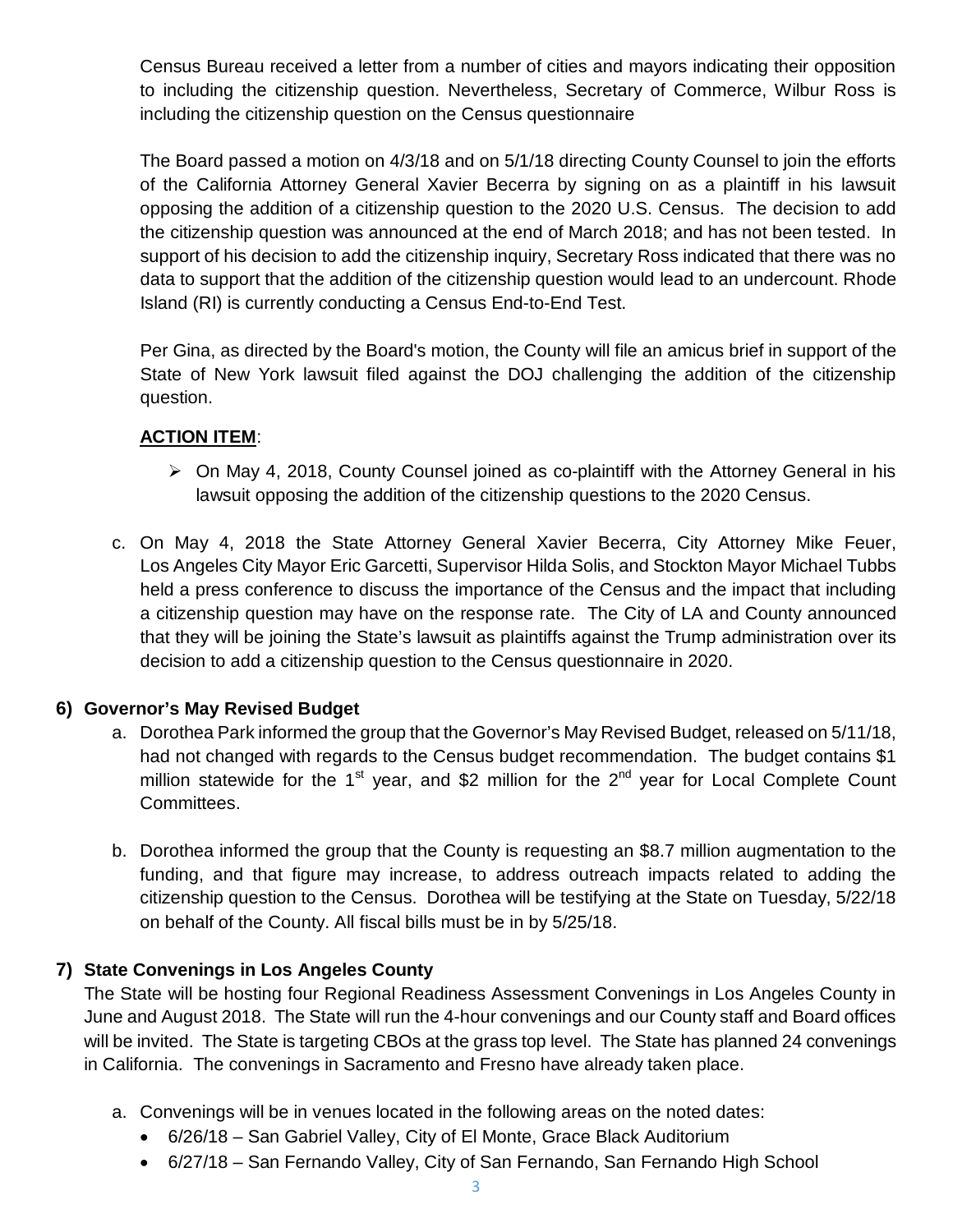- 8/1/18 South Los Angeles Holman United Methodist Church in Jefferson Park
- 8/2/18 Long Beach, Long Beach Convention Center

### **8) State website now available**

a. The State launched their website (https://census.ca.gov) which contains news, events, resources, and information on the State Complete Count Committee meetings and California Census 2020 – Regional Readiness Assessment Convenings.

### **9) 2020 Census State logo/brand**

a. The State adopted a logo/brand for the 2020 Census to be used Statewide. The County will adopt something similar to the State logo, but may customize it.



## **ACTION ITEM**:

 $\triangleright$  The CEO's office may consider customizing the logo to meet the needs of the County of Los Angeles.

## **10)Health and Human Services (HHS) Complete Count Committee ("CCC"):**

a. Lisa Simmons of DPSS provided an oral presentation on the following subcommittee meetings: County Departments; Government/Quasi-Government; and Stakeholder Organizations. Lisa let the group know that the HHS departments met with their respective departmental PIOs/staff. Most have scheduled presentations for partners, stakeholders, commissions to develop outreach plans. In July 2018 the CCC will meet with partners and commissions.

## **ACTION ITEM**:

 $\triangleright$  The Health and Human Services CCC will update their workplan to submit to the CEO by 6/25/18.

## **11)Transportation CCC**

a. Pamela Manning of DPW, provided an oral presentation on the County departments and government agencies subcommittee meetings. Pamela indicated that the Transportation CCC has not had a stakeholder meeting yet. The Transportation CCC has met with Metro and wants to add CalTrans to their committee. Pamela recommended that Board Office Transportation deputies be invited to attend future Transportation CCC meetings.

## **ACTION ITEM**:

 $\triangleright$  The Transportation CCC will update their workplan to submit to the CEO by 6/25/18.

## **12)Countywide Outreach CCC**

a. Dorothea Park, and Maria Garcia, of L.A. City's Mayor's office, provided an oral presentation on the following subcommittee meetings: County/City Departments, Government/Quasigovernment, Stakeholder/Community Table, and Census Action Kiosks.

Dorothea let the group know that the CCC met with the Latino Community Foundation on 4/3/18. Furthermore, Dorothea informed the group that on 5/6/18 the City of Los Angeles hosted a Census Hackathon at the City Central Library. The Hackathon consisted of 3 teams participating,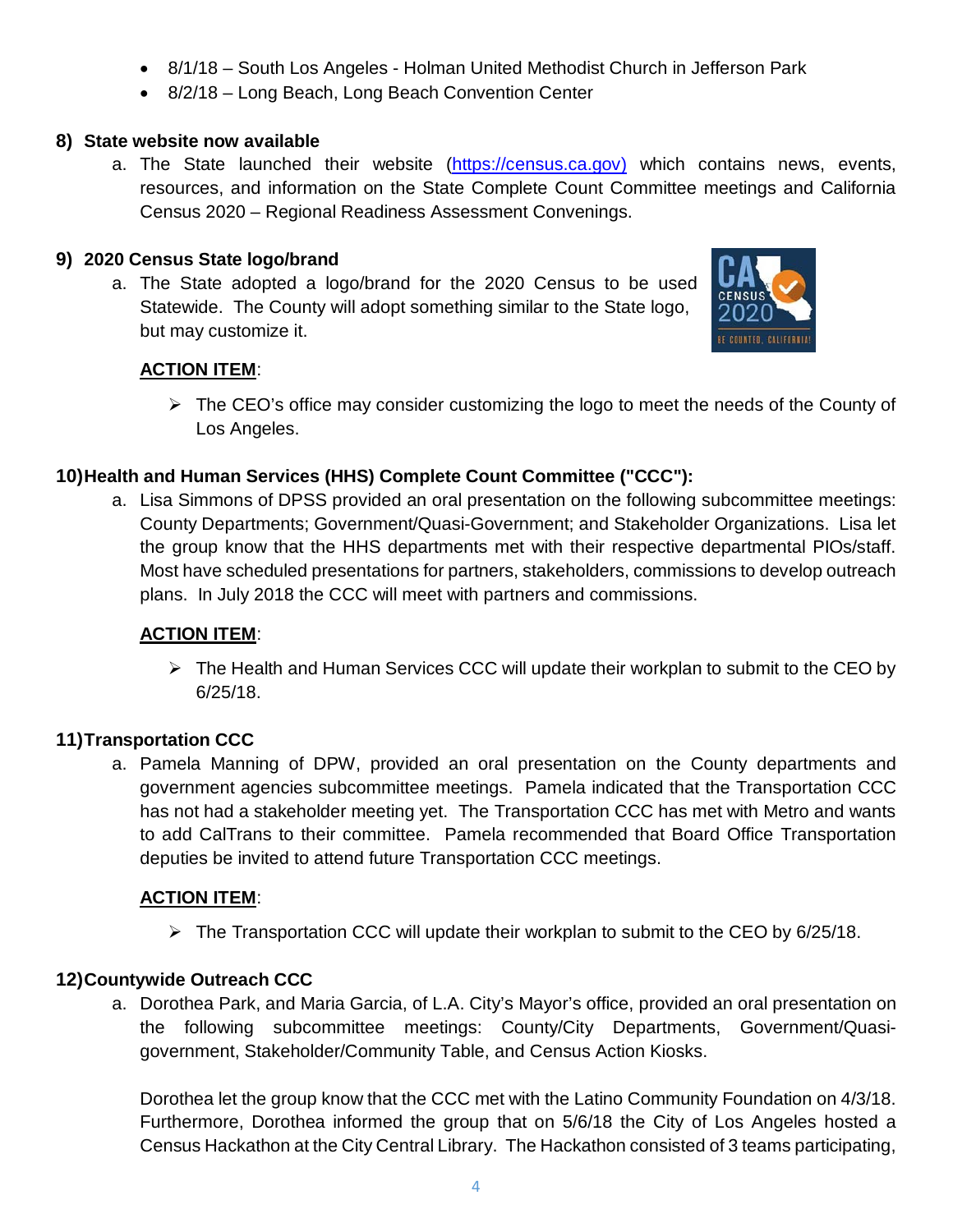with one team "winning" based on their Census Action Kiosk (CAK) finder/resource viewer. The winning team was invited to the 5/24/18 CCC meeting to provide a presentation of their refined proposal.

Also, The Countywide Outreach CCC met with L.A. Unified School District (LAUSD) to assist with Census outreach. LAUSD suggested utilizing the "We Are One" campaign and other programs to include information on the Census. LAUSD, the County and City plan to have a half day workshop to work on planning for the Census. In other related K-12 outreach efforts, LACOE also participates on the Countywide Outreach CCC and the State will be preparing a curriculum around the Census for the  $5<sup>th</sup>$ , 10<sup>th</sup> and 11<sup>th</sup> grades.

The Higher Education Subcommittee meeting which includes public and private colleges was held at City Hall and had a strong response with positive ideas such as making the 2020 Census a part of the student registration check list. Since businesses rely on census data, a Business Sub-committee will be initiated. The County plans to contact the Los Angeles Economic Development Corporation (LAEDC) for guidance on initiating the Business Sub-committee. In addition, the CEO has been meeting with Councils of Governments (COGs) as an efficient way to outreach to municipalities. Meetings have also been scheduled with the County's Unions to engage them in Census outreach, and to form a Union sub-committee.

Overall the County has 15 CCCs, and sub-committees.

### **ACTION ITEM**:

 $\triangleright$  The Countywide CCC will update their workplan to submit to the CEO by 6/25/18.

### **13)Quarterly Status Report**

a. Dorothea reminded the group that the updated Education and Outreach Workplans are due to the Chief Executive Office by **Monday, June 25, 2018**. The workplans should be updated to indicate what strategies were launched or not.

### **ACTION ITEM**:

- $\triangleright$  All CCCs will submit their updated workplans to the CEO by 6/25/18.
- b. The next Quarterly Status Report is due to the Board on July 16, 2018.

### **ACTION ITEM**:

 $\triangleright$  The CEO Census team will prepare a status report, to include the CCC updated workplans, to submit to the Board by 7/16/18.

**14)**The CEO's office has been asked to change the monthly meeting date to avoid the Public Safety and Health Cluster meetings. The Census is becoming more of an interest to the Board.

### **ACTION ITEM**:

 $\triangleright$  The CEO will work with the Board offices to determine meeting dates and times that do not conflict with the Board deputies' other standing meetings.